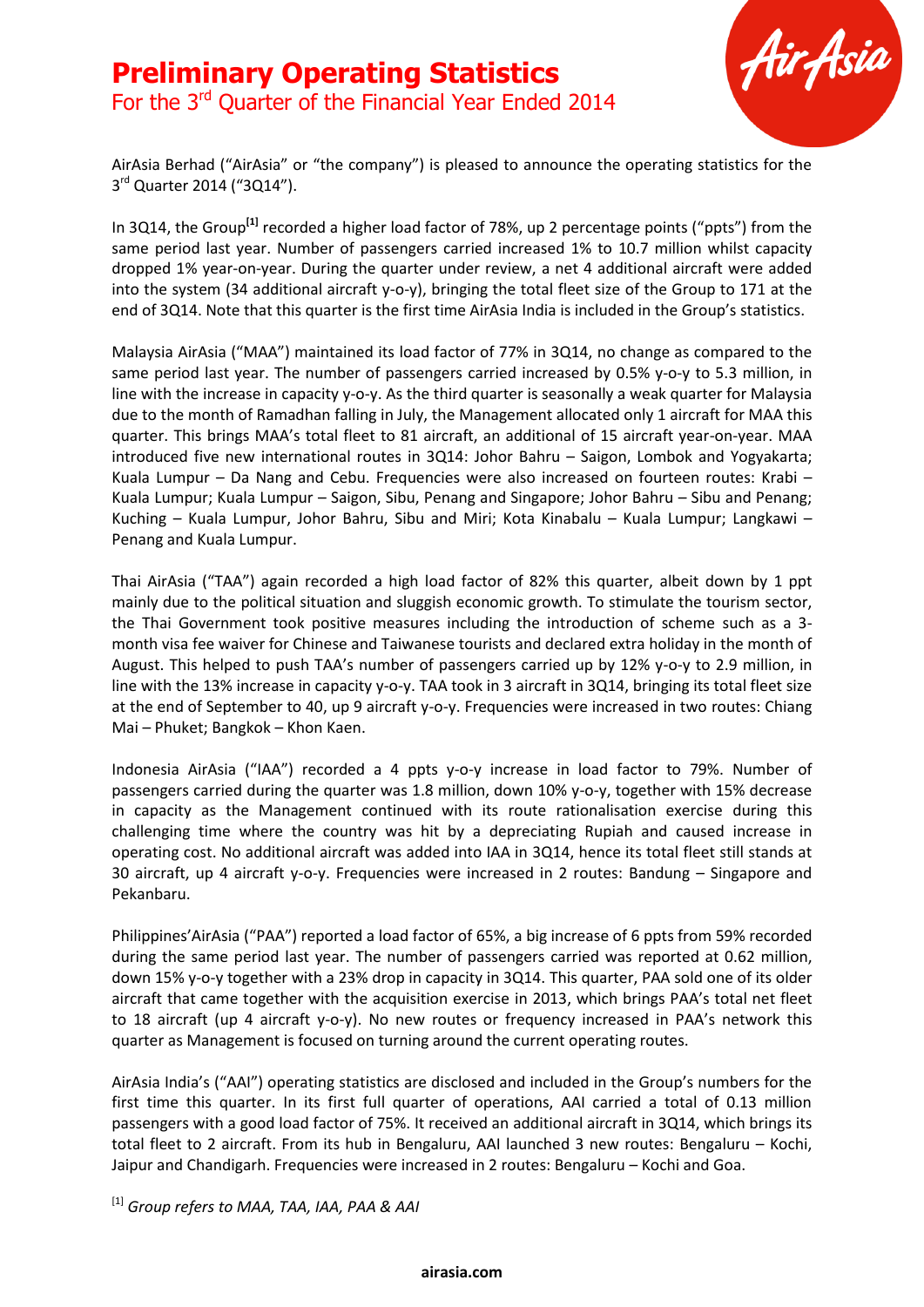For the 3<sup>rd</sup> Quarter of the Financial Year Ended 2014



#### **Group**

# **3 rd Quarter 2014 Operating Statistics**

| <b>Group</b>                            |            | <b>JUL - SEP 2014</b> |               |
|-----------------------------------------|------------|-----------------------|---------------|
| (MAA, TAA, IAA, PAA, AAI)               | 2014       | 2013                  | <b>Change</b> |
| Passenger Carried <sup>1</sup>          | 10,736,936 | 10,607,642            | 1%            |
| Capacity <sup>2</sup>                   | 13,823,640 | 13,917,162            | $-1%$         |
| Load Factor $(\%)^3$                    | 78         | 76                    | 2 ppt         |
| ASK $(mil)^4$                           | 15,978     | 16,252                | $-2%$         |
| RPK $(mil)^5$                           | 12,407     | 12,504                | $-1\%$        |
| Number of stages <sup>6</sup>           | 76,806     | 77,441                | $-1\%$        |
| Average stage length (km)               | 1,027      | 1,187                 | $-13%$        |
| Size of fleet at month end <sup>7</sup> | 171        | 137                   | 34            |

*Note: (i) AirAsia India's operating statistics are included in the Group's numbers from 3Q14 onwards.*

#### **Malaysia**

### **3 rd Quarter 2014 Operating Statistics**

|                                         | <b>JUL - SEP 2014</b> |           |               |
|-----------------------------------------|-----------------------|-----------|---------------|
| <b>Malaysia AirAsia</b>                 | 2014                  | 2013      | <b>Change</b> |
| Passenger Carried <sup>1</sup>          | 5,288,896             | 5,262,752 | 0.5%          |
| Capacity <sup>2</sup>                   | 6,908,400             | 6,874,920 | 0.5%          |
| Load Factor $(\%)^3$                    | 77                    | 77        |               |
| ASK $(mil)^4$                           | 8,521                 | 8,443     | 1%            |
| RPK $(mil)^5$                           | 6,524                 | 6,417     | 2%            |
| Number of stages <sup>6</sup>           | 38,380                | 38,194    | 0%            |
| Average stage length (km)               | 1,234                 | 1,157     | 7%            |
| Size of fleet at month end <sup>7</sup> | 81                    | 66        | 15            |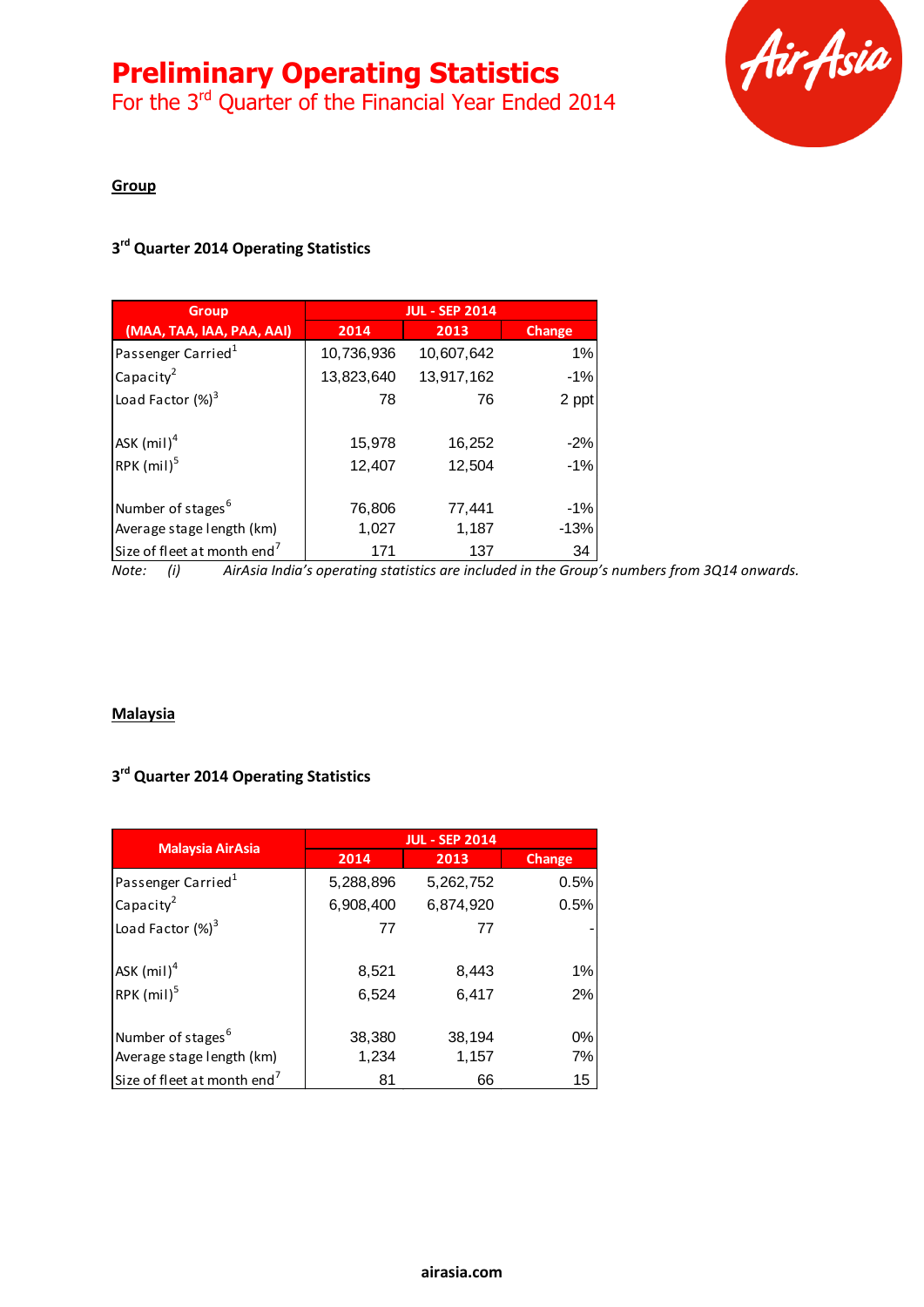# **Preliminary Operating Statistics**

For the 3<sup>rd</sup> Quarter of the Financial Year Ended 2014



#### **Thailand**

# **3 rd Quarter 2014 Operating Statistics**

| <b>Thai AirAsia</b>                     | <b>JUL - SEP 2014</b> |           |               |
|-----------------------------------------|-----------------------|-----------|---------------|
|                                         | 2014                  | 2013      | <b>Change</b> |
| Passenger Carried <sup>1</sup>          | 2,854,688             | 2,557,305 | 12%           |
| Capacity <sup>2</sup>                   | 3,470,400             | 3,063,240 | 13%           |
| Load Factor $(\%)^3$                    | 82                    | 83        | $-1$ ppt      |
| ASK $(mil)^4$                           | 3,553                 | 3,282     | 8%            |
| RPK $(mil)^5$                           | 2,957                 | 2,769     | 7%            |
| Number of stages <sup>6</sup>           | 19,280                | 17,018    | 13%           |
| Average stage length (km)               | 1,024                 | 1,071     | $-4%$         |
| Size of fleet at month end <sup>7</sup> | 40                    | 31        | 9             |

#### **Indonesia**

# **3 rd Quarter 2014 Operating Statistics**

| <b>Indonesia AirAsia</b>                | <b>JUL - SEP 2014</b> |           |               |
|-----------------------------------------|-----------------------|-----------|---------------|
|                                         | 2014                  | 2013      | <b>Change</b> |
| Passenger Carried <sup>1</sup>          | 1,847,385             | 2,057,580 | $-10%$        |
| Capacity $^2$                           | 2,324,340             | 2,741,040 | $-15%$        |
| Load Factor $(\%)^3$                    | 79                    | 75        | 4 ppt         |
| ASK $(mil)^4$                           | 2,704                 | 3,245     | $-17%$        |
| RPK $(mil)^5$                           | 2,159                 | 2,458     | $-12%$        |
| Number of stages <sup>6</sup>           | 12,921                | 15,228    | $-15%$        |
| Average stage length (km)               | 1,191                 | 1,196     | 0%            |
| Size of fleet at month end <sup>7</sup> | 30                    | 26        | 4             |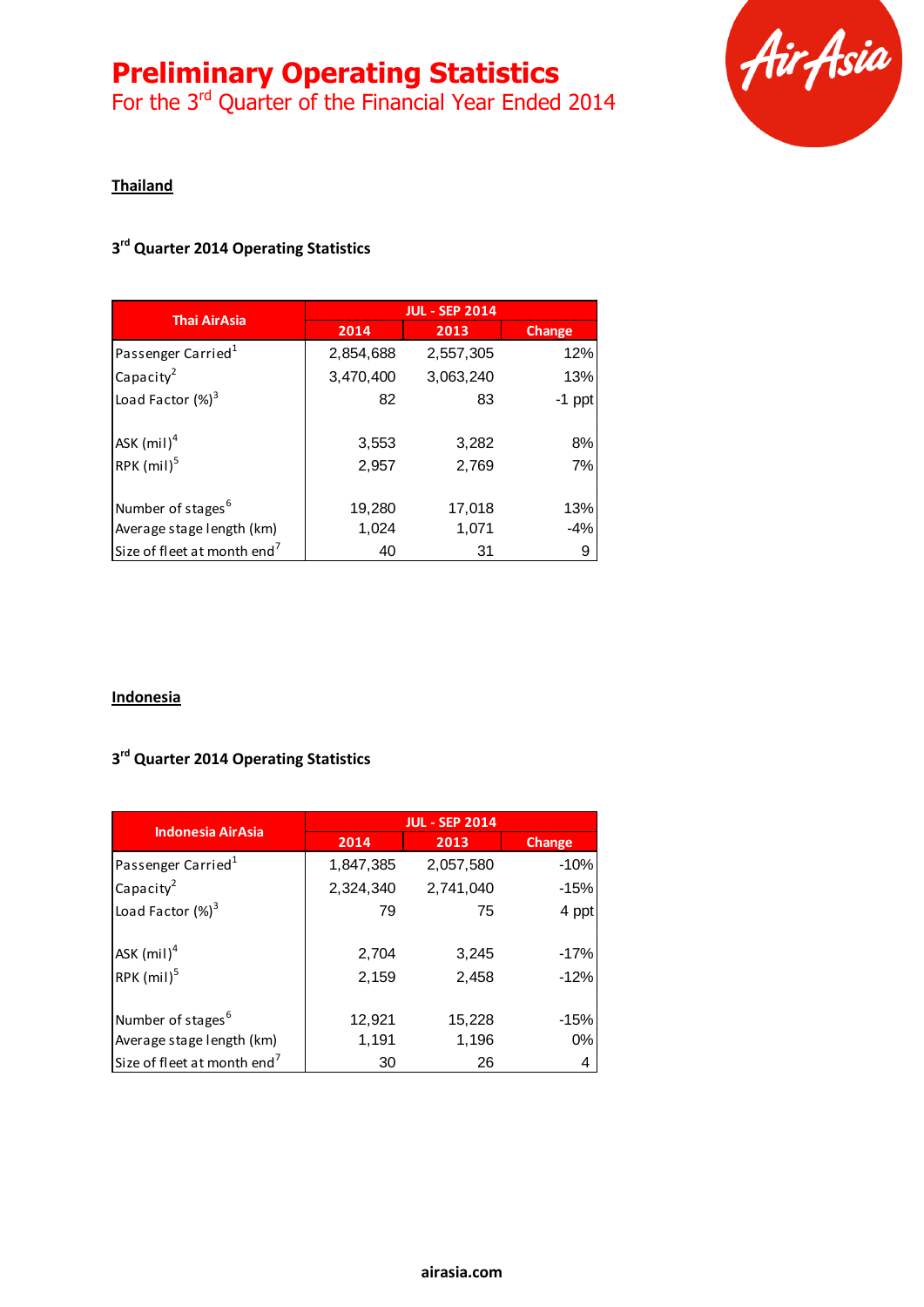For the 3<sup>rd</sup> Quarter of the Financial Year Ended 2014



## **Philippines**

# **3 rd Quarter 2014 Operating Statistics**

|                                         | <b>JUL - SEP 2014</b> |              |                  |
|-----------------------------------------|-----------------------|--------------|------------------|
| <b>Philippines AirAsia</b>              | 2014                  | 2013         | <b>Change</b>    |
| Passenger Carried <sup>1</sup>          | 617,878               | 730,005      | $-15%$           |
| Capacity <sup>2</sup>                   | 950,220               | 1,237,962    | $-23%$           |
| Load Factor $(\%)^3$                    | 65                    | 59           | 6 ppts           |
| ASK $(mil)^4$<br>RPK $(mil)^5$          | 1,102<br>693          | 1,281<br>861 | $-14%$<br>$-20%$ |
|                                         |                       |              |                  |
| Number of stages <sup>6</sup>           | 5,279                 | 7,001        | $-25%$           |
| Average stage length (km)               | 1,162                 | 1,324        | $-12%$           |
| Size of fleet at month end <sup>7</sup> | 18                    | 14           |                  |

*Note: (i) AirAsia Zest is included in PAA's statistics.*

#### **India**

# **3 rd Quarter 2014 Operating Statistics**

|                                         | <b>JUL - SEP 2014</b> |      |               |
|-----------------------------------------|-----------------------|------|---------------|
| AirAsia India                           | 2014                  | 2013 | <b>Change</b> |
| Passenger Carried <sup>1</sup>          | 128,089               | N/A  | N/A           |
| Capacity <sup>2</sup>                   | 170,280               | N/A  | N/A           |
| Load Factor $(\%)^3$                    | 75                    | N/A  | N/A           |
| ASK $(mil)^4$                           | 97                    | N/A  | N/A           |
| RPK $(mil)^5$                           | 74                    | N/A  | N/A           |
| Number of stages <sup>6</sup>           | 946                   | N/A  | N/A           |
| Average stage length (km)               | 524                   | N/A  | N/A           |
| Size of fleet at month end <sup>7</sup> | 2                     | N/A  | N/A           |

*Note: (i) AirAsia India's operating statistics are available from 3Q14 onwards*